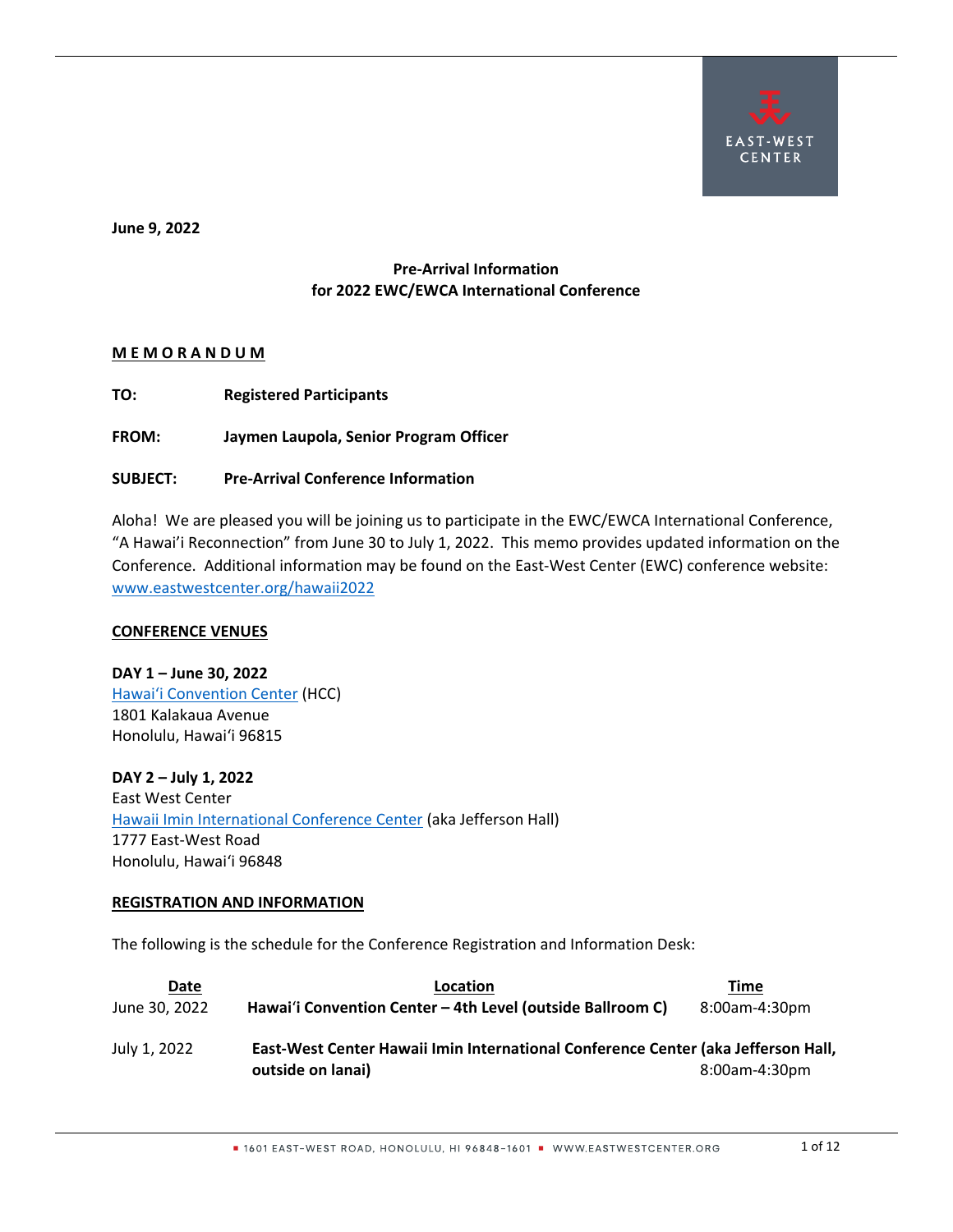Upon registering, you will be asked to show your ID and vaccination card, therefore, we request that you arrive at least ½-hour before the program begins. You will receive a conference packet and name badge. Please be sure to wear your name badge at all times throughout the conference period. It will be your entry pass to all conference events and tours.

The complete conference schedule is listed at the end of this memo.

# **COVID-19 SAFETY POLICY**

**Please have your proof of COVID vaccination ready when checking in at the conference. A photo of your vaccination proof is also acceptable. Participants MUST provide proof of COVID-19 vaccination. COVID-19 testing in lieu of vaccination is not an option.**

**Due to the current increase in COVID-19 cases, participants are responsible for bringing a N95, KN95, or KF94 mask and wearing it throughout the entire conference. Masks are REQUIRED and MUST be worn during ALL conference activities (sessions, transportation, etc.).** 

**In the case that a participant tests positive for COVID-19 during the in-person conference, it will be the responsibility of the participant to cover any expenses incurred and follow all COVID-19 protocols.** 

Please view our full COVID-19 safety policy [here](https://www.eastwestcenter.org/alumni/2022-ewcewca-international-conference-in-hawaii/covid-19-safety-policy) on the conference website.

Please download and read our COVID-19 liability waiver on the conference website. **[EAST-WEST CENTER COVID-19 ASSUMPTION OF RISK, LIABILITY WAIVER, AND RELEASE OF](https://www.eastwestcenter.org/sites/default/files/filemanager/alumni/Conference%202022/EWC%20COVID-19%20Waiver.pdf) CLAIMS [FOR PARTICIPATION IN EWC ACTIVITIES AND EVENTS](https://www.eastwestcenter.org/sites/default/files/filemanager/alumni/Conference%202022/EWC%20COVID-19%20Waiver.pdf)**

# **DAY 2 MORNING TOURS**

Please read the description of the tours and decide on the tour you would like to join. You will be asked upon check-in at the registration desk which tour you prefer. You'll receive a tour ticket that will give you access to that particular tour. Be sure to bring your ticket with you on July  $1<sup>st</sup>$ . Tours are based on a first come, first served basis and are limited in space but we will try our best to accommodate you.

For more detailed information on all tours, please visit our website at: [https://www.eastwestcenter.org/alumni/2022-ewcewca-international-conference-in](https://www.eastwestcenter.org/alumni/2022-ewcewca-international-conference-in-hawaii/conference-program)[hawaii/conference-program](https://www.eastwestcenter.org/alumni/2022-ewcewca-international-conference-in-hawaii/conference-program)

# **HEALTH INSURANCE**

All participants attending the EWC/EWCA International Conference are responsible for providing their own health insurance while on the program. Please check with your insurance provider if you have questions. Due to the continued pandemic risks, we advise that you confirm COVID-19 related coverage with your insurance provider.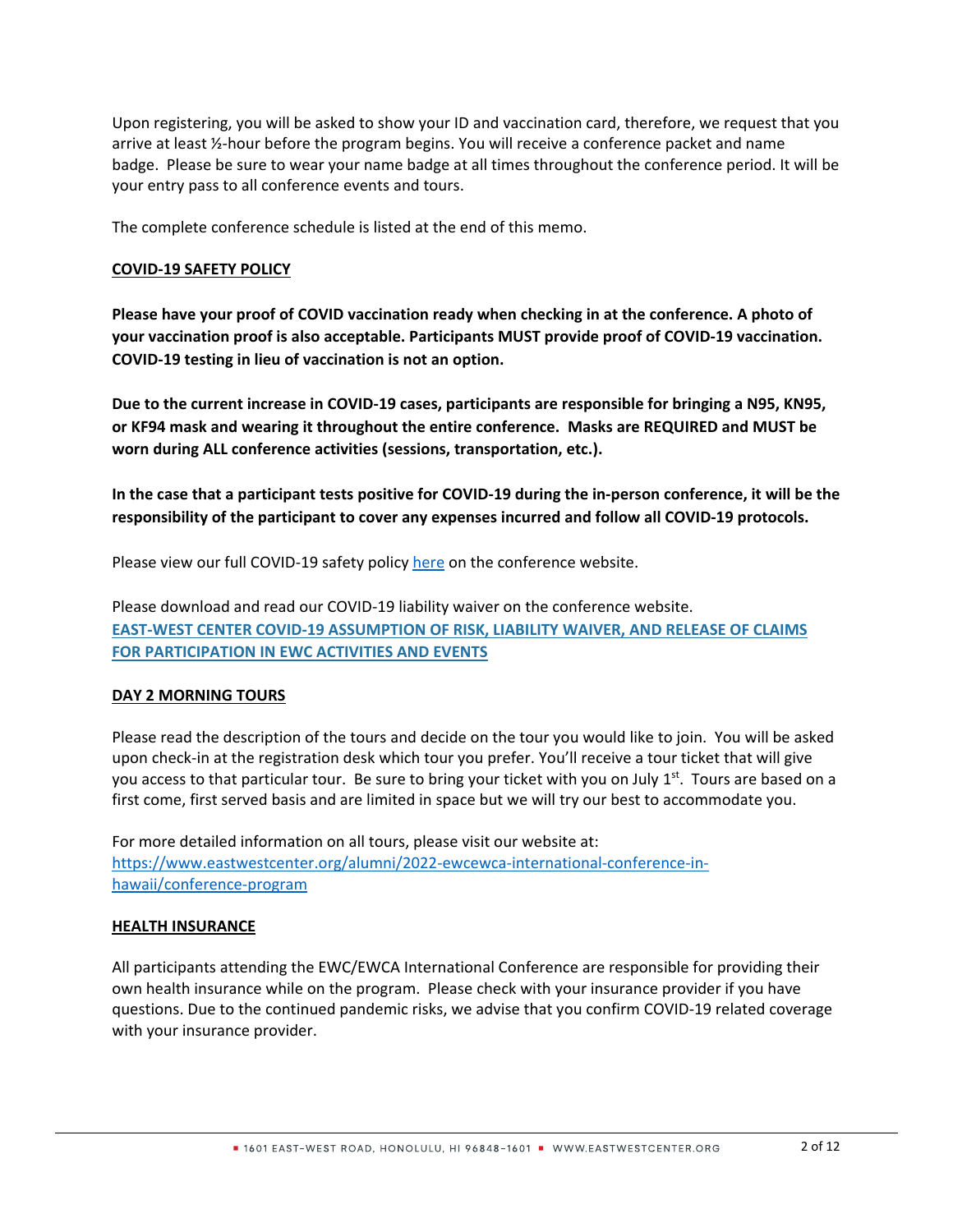# **MEDICAL CARE**

In Waikīkī, the closest medical facilities are Straub Medical Center - Doctors on Call clinics which are located at:

Sheraton Waikiki (Lobbies) 2255 Kalakaua Avenue Manor Wing #1 Honolulu, Hawai'i 96815 Telephone: 1-808-971-6000 Office Hours: Sunday-Saturday, 10:00am – 8:00pm

Hilton Hawaiian Village 2005 Kalia Road Rainbow Bazaar, 2nd floor Honolulu, Hawai'i 96815 Telephone: 1-808-973-5250 Office Hours: Monday-Friday, 8:00am – 4:00pm

The above facilities are for non-urgent care. For emergency medical care, please phone 911.

#### **COVID TESTING SITES**

#### **Nomi Health Covid-19 Testing Site**

Ala Moana Level 2 Parking Garage (Mauka of Longs Drugs) 1450 Ala Moana Blvd. Honolulu, Hawaii 96814 Telephone: 1-808-207-5459 Monday-Saturday, 8:00am – 5:00pm Distance from Hawai'i Convention Center: 0.7 miles

Testing is free. Please bring a valid ID or passport for identification. Result times are as follows: PCR-24/48 hours, max 72 hours; Rapid antigen: 30 mins-1 hour. Please make an appointment by visiting the website: [https://www.alamoanacenter.com/en/events/nomi-health-covid-19-testing-site-37295.html.](https://www.alamoanacenter.com/en/events/nomi-health-covid-19-testing-site-37295.html) Pre-registration is appreciated but walk-ins are accepted. The testing location is in the parking garage across from Ala Moana Longs Drugs on the 2nd level.

#### **COVID-19 PCR & Antigen Testing Service in Waikiki**

Waikiki Shopping Plaza 2250 Kalakaua Ave, Suite 410 (4th level inside of Waikiki Shopping Plaza) Honolulu, Hawai'i 98615 Telephone: 1-808-218-6124 Monday-Sunday (8:00am – 5:00pm) Distance from Hawai'i Convention Center: 0.9 miles; from East-West Center: 2.5 miles

This site will not take patients who are ill or have a fever. Please register on their website: [https://lealeatours.com/pcr/.](https://lealeatours.com/pcr/) Walk-ins are accepted based upon availability. PCR tests cost USD195 plus tax for saliva collection test with results within 12 hours, USD150 plus tax for nasal swab test with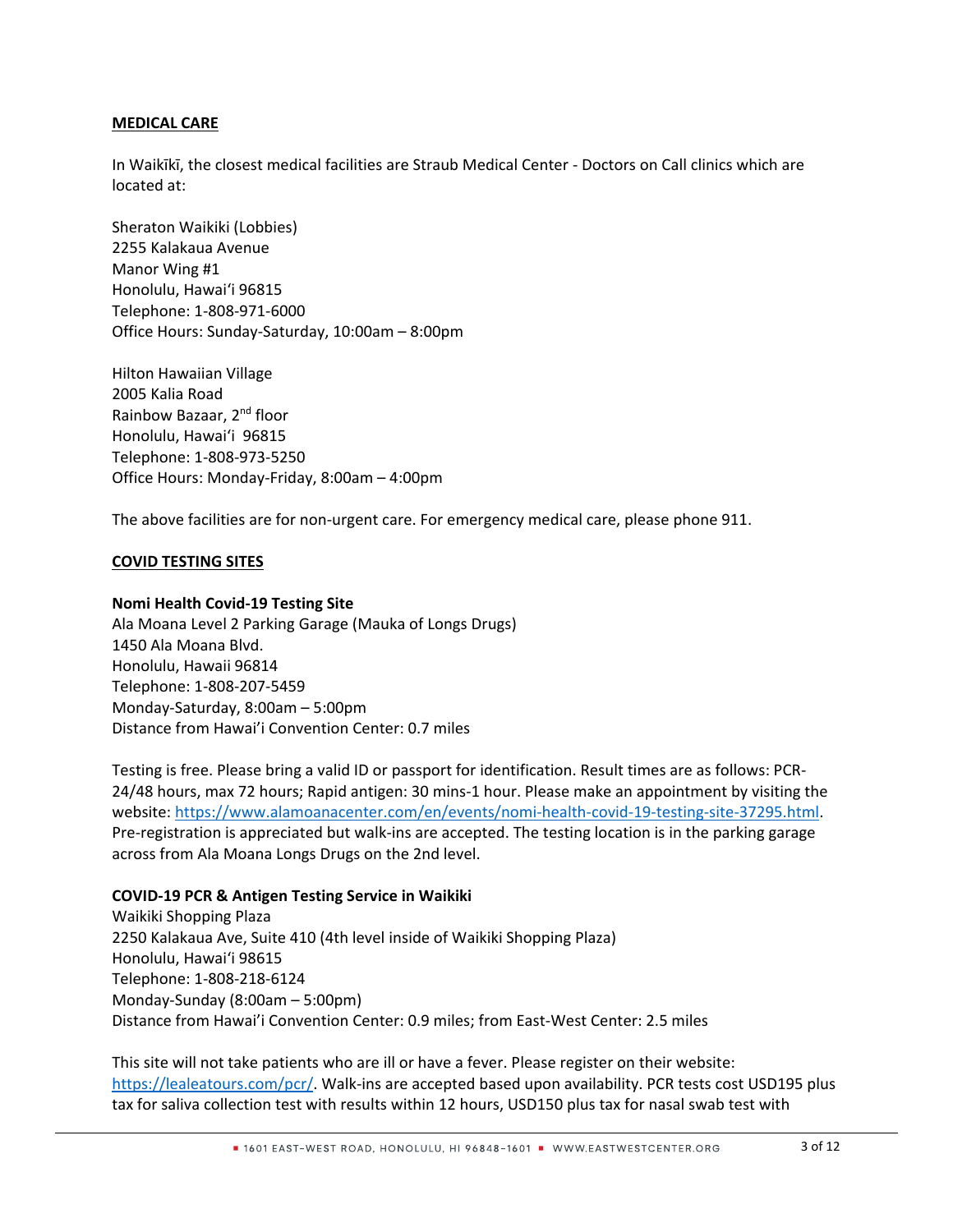results within 12 hours, and USD250 plus tax for results within 1-2 hours. Rapid antigen tests cost USD75 plus tax with results within 30 minutes to 2 hours.

# **VISAS AND PASSPORTS**

Participants are responsible for obtaining any required visas prior to departure for the U.S. Please ensure that your passport is valid for at least 6 months beyond the end date of your visit and that you have sufficient pages in your passport for visa stamps. Please apply for your visa as soon as possible with your letter of invitation\*. Due to the COVID-19 pandemic, some U.S. embassies and consulates are experiencing significant delays in providing in-person appointments for visas.

- You can check the estimated wait times for embassies and consulates here: [https://travel.state.gov/content/travel/en/us-visas/visa-information-resources/wait-times.html.](https://travel.state.gov/content/travel/en/us-visas/visa-information-resources/wait-times.html)
- Information on visas to the U.S. can be found at: [https://travel.state.gov/content/travel/en/us](https://travel.state.gov/content/travel/en/us-visas.html)[visas.html.](https://travel.state.gov/content/travel/en/us-visas.html)
- You can find your country's U.S. embassy or consulate's webpage here: <https://www.usembassy.gov/>

# **\*Note: Letter of invitation is available only upon request to the Office of Alumni Engagement at:** [AlumniConference@EastWestCenter.org.](mailto:AlumniConference@EastWestCenter.org)

For participants who qualify for the visa waiver program, please be sure to have a valid biometric passport and you must register on-line through the Electronic System for Travel Authorization (ESTA). ESTA applications may be submitted at any time prior to travel, though it is recommended travelers apply when they begin preparing travel plans. For more information on ESTA, please visit: [https://esta.cbp.dhs.gov/esta.](https://esta.cbp.dhs.gov/esta)

# **HEALTH REQUIREMENTS FOR INTERNATONAL TRAVEL TO THE U.S.**

Visitors to the U.S. will need to show proof of being fully vaccinated against COVID-19. For the latest updates on U.S. health requirements for travel, please visit: [https://www.cdc.gov/coronavirus/2019](https://www.cdc.gov/coronavirus/2019-ncov/travelers/international-travel/index.html) [ncov/travelers/international-travel/index.html](https://www.cdc.gov/coronavirus/2019-ncov/travelers/international-travel/index.html)

**\*Note**: Viral tests include antigen tests or nucleic acid amplification test (NAAT). The test used must be authorized for use by the relevant national authority for the detection of SARS-CoV-2 in the country where the test is administered. For more information please visit: [https://www.cdc.gov/coronavirus/2019-ncov/travelers/testing-international-air-](https://www.cdc.gov/coronavirus/2019-ncov/travelers/testing-international-air-travelers.html)travelers.html#general

**Please note health requirements regarding COVID-19 are subject to change.** Please consult the links above and official U.S. Government resources when researching entry requirements. Additionally, we strongly recommend you receive your COVID-19 vaccine booster shot as soon as possible before traveling to the U.S.

# **TRANSPORTATION SECURITY ADMINISTRATION (TSA) REQUIREMENTS**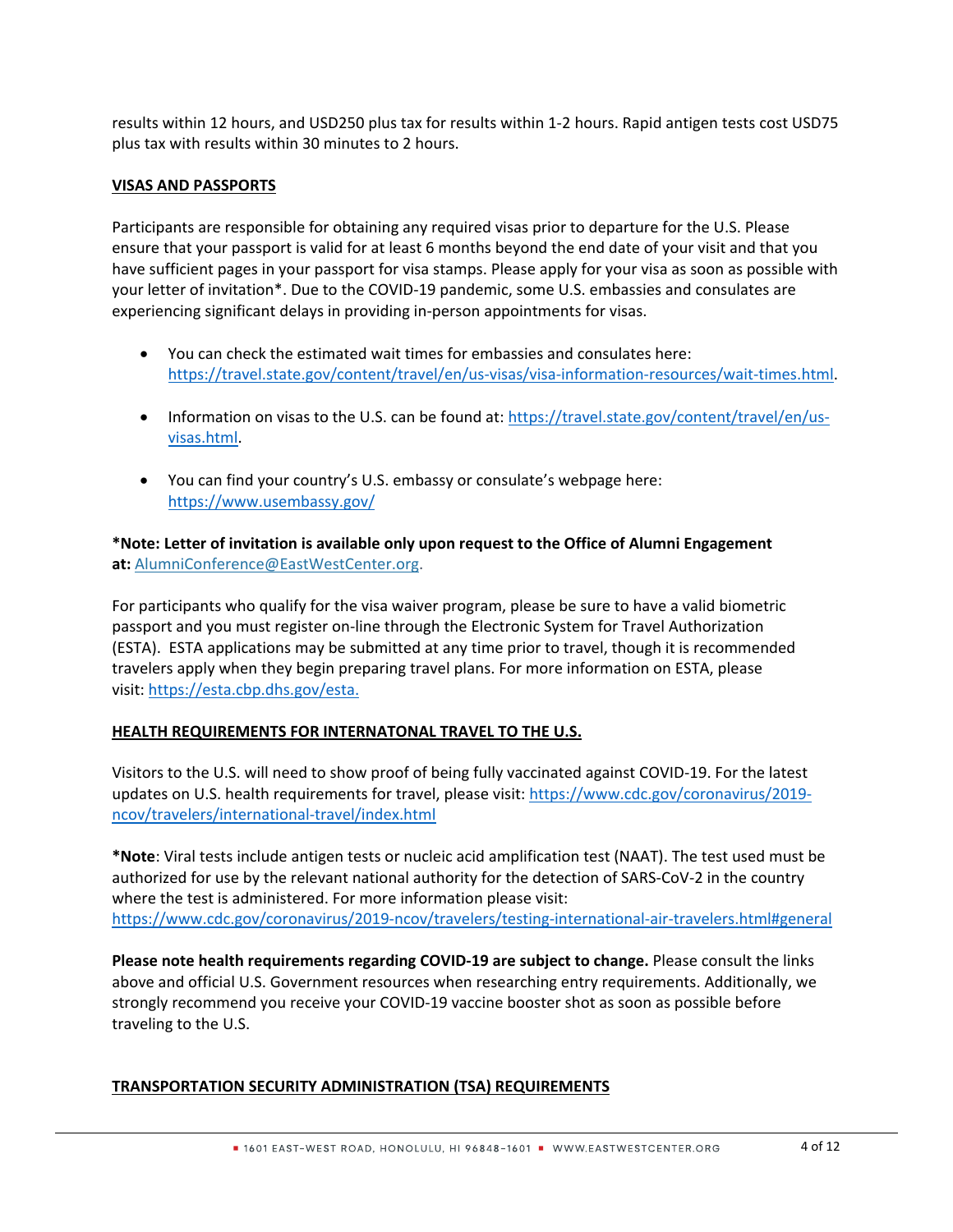For the latest information for TSA requirements, please visit their website at: [http://www.tsa.gov/index.shtm.](http://www.tsa.gov/index.shtm)

# **AIRPORT TRANSFER OPTIONS**

# **Shuttle Services:**

1. **SpeediShuttle** – [\(https://www.speedishuttle.com/,](https://www.speedishuttle.com/) telephone: 1-808-242-7777)

Rates start at USD17.60 for one-way transfers from the airport to Waikiki area. SpeediShuttle monitors incoming flights and will update your flight arrival time if needed.

Travelers arriving to Hawaiʻi on domestic flights (originating from a location in the U.S.) should remain in the baggage claim area where you will be met by a SpeediShuttle greeter in a Polynesian red with natural fern aloha attire holding a SPEEDISHUTTLE sign. **Do not exit to the street**.

International arrivals will need to exit Customs to the street and wait by the information counter. You will be met and assisted by one of SpeediShuttle's greeters in a Polynesian red with natural fern aloha attire, who will then escort you to your pickup area where the driver will load your luggage into one of our vehicles.

SpeediShuttle is a shared shuttle service so there may be other stops on the way to your destination to drop off other passengers.

**2. Roberts Hawaii Airport Express –** [\(https://www.robertshawaii.com/airport-shuttle/,](https://www.robertshawaii.com/airport-shuttle/) telephone: 1-808-539-9400)

Roberts Hawaii Airport Express monitors your arrival by tracking your flight number. If your flight is delayed or cancelled, or you catch another flight, please let them know.

You can change your reservation within 48 hours of your transfer. Your confirmation email will include instructions on how to change your reservation. Please note that when changing any part of your reservation, rates are subject to change

Roberts Hawaii Airport Express is a shared shuttle service so there may be other stops on the way to your destination to drop off other passengers.

**Taxi Service:** Taxi Service is available on the center median fronting the terminal baggage claim areas. See the taxi dispatchers who wear yellow shirts with black lettering, and the wording "TAXI DISPATCHER," for service.

One way taxi fare from the airport to Waikiki is approximately USD35-USD45 not including tip. One way taxi fare from the airport to EWC is approximately USD40-USD50 not including tip.

**Rideshares:** Rideshares like Uber and Lyft are also available at the airport. Please make sure you meet your driver at the designated rideshare pick-up areas. Rideshares are not allowed to pick up outside these areas. Cost will be about USD30 one-way not including tip.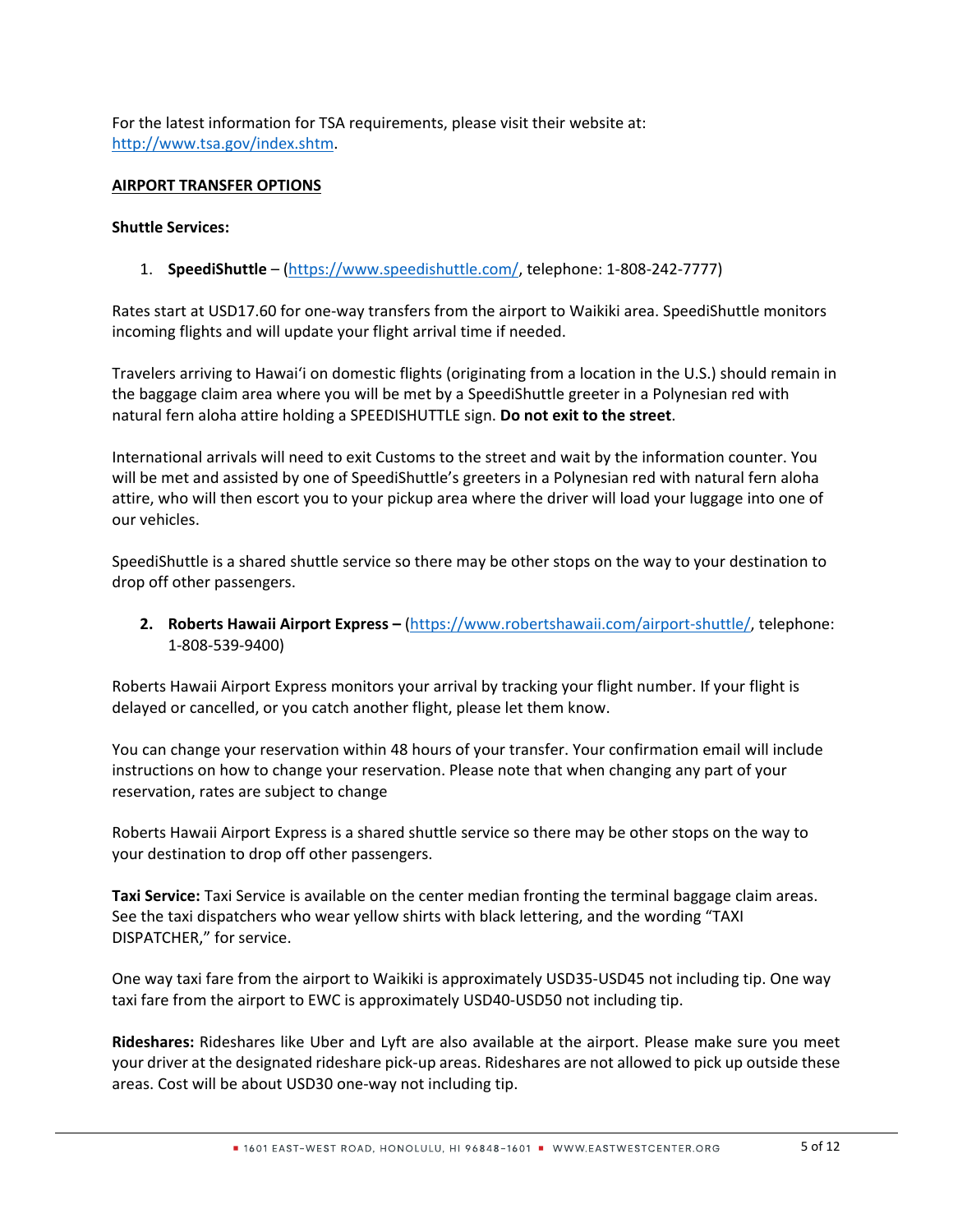# **ACCOMMODATIONS**

If you are staying at the East-West Center guest facilities and need information, contact our housing facilities at 1-808-944-7960 or at [housing@eastwestcenter.org](mailto:housing@eastwestcenter.org). If you are staying at Lincoln Hall and are arriving between 8:00pm and 8:00am, please remember to tell your driver to first stop at Hale Manoa, the 12-story dormitory on East-West Road to obtain your key to enter the side-door at Lincoln Hall and to enter your room.

For information on other accommodation options, please visit our website at: [https://www.eastwestcenter.org/alumni/2022-ewcewca-international-conference-in-hawaii/lodging](https://www.eastwestcenter.org/alumni/2022-ewcewca-international-conference-in-hawaii/lodging-accommodations)[accommodations](https://www.eastwestcenter.org/alumni/2022-ewcewca-international-conference-in-hawaii/lodging-accommodations)

Please note that for most hotels and the housing facility at the EWC, 72 hours advance notice of any cancellation or changes in your travel plans are required or a penalty charge of one night's room rent will be assessed to you. Please notify the hotel or EWC housing facility of any changes as soon as possible.

# **ON-CAMPUS DINING**

For participants who are staying on-campus at EWC residence halls, please ask the front desk for information on delivery service for various restaurants around Honolulu and for the Neighborhood Restaurant Guide, which includes the on-campus dining schedule. Please note during the summer months, many food vendors on-campus are closed on weekends and holidays and/or have limited hours of operation.

EWC's Participant Information webpage: [ewcparticipantinfo.org](https://ewcparticipantinfo.org/)

# **TRANSPORTATION BETWEEN LODGING AND CONFERENCE VENUES**

On June 30, Day 1, the conference will take place at the Hawaii Convention Center. On July 1, Day 2, the conference will take place on the EWC campus. Bus transportation will be provided between main lodging venues and the conference venues per the schedule below. Participants lodging at other locations will be responsible for their own transportation to and from the conference venues.

# **Thursday, June 30, 2022**

7:30am – Pick-up at EWC in front of the Hawaii Imin International Conference Center (Jefferson Hall, 1777 East-West Road) going to Hawaii Convention Center (1801 Kalakaua Avenue).

7:45am – Pick-up at Ala Moana Hotel (410 Atkinson Drive) going to Hawaii Convention Center (1801 Kalakaua Avenue).

7:45pm – Pick-up at Hawaii Convention Center, first stop Ala Moana Hotel, last stop at EWC

# **Friday, July 1, 2022**

Participants staying at the EWC Housing Facilities are within walking distance of the Hawaii Imin International Conference Center. For participants staying at the Ala Moana Hotel, please contact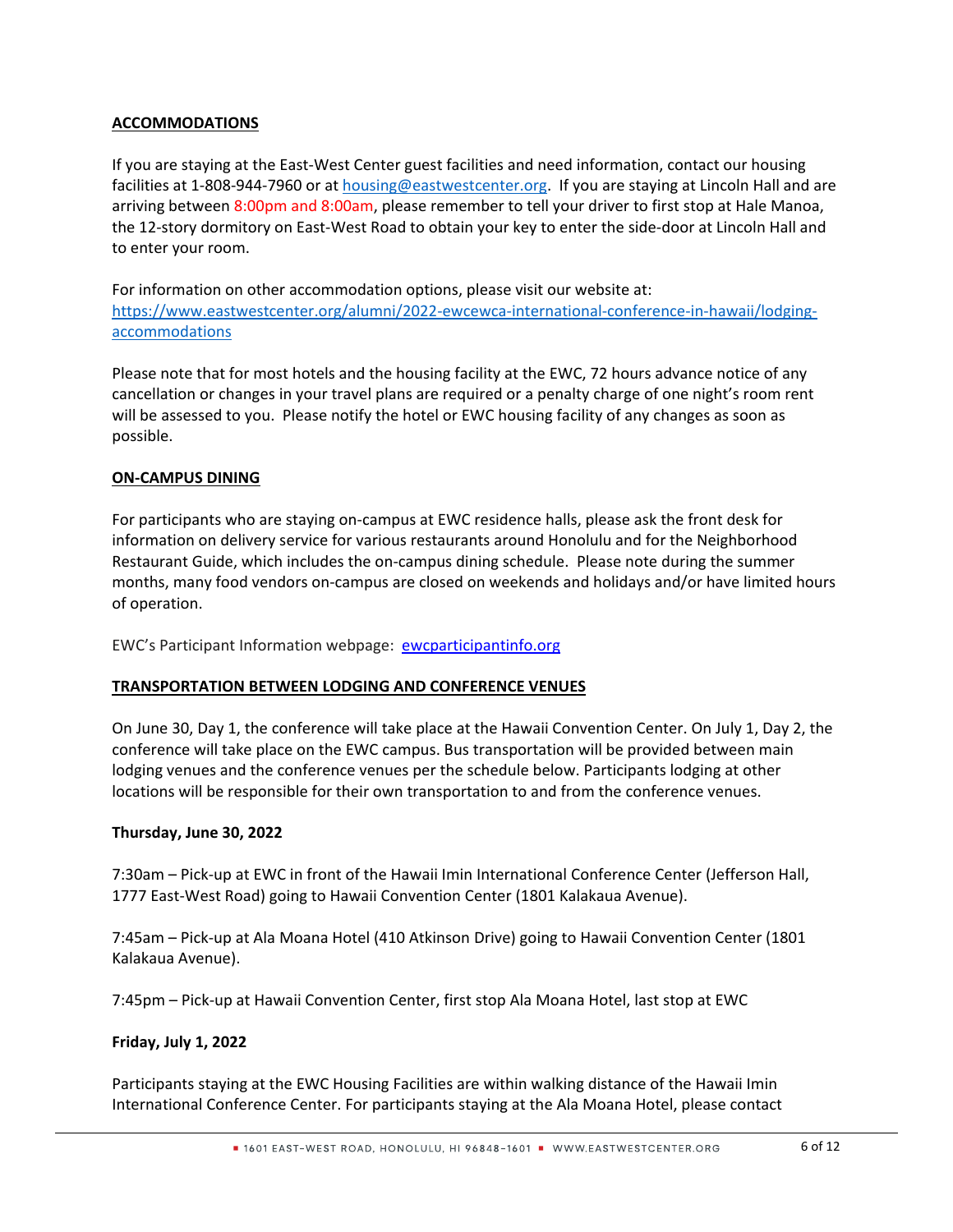Program Officer Jaymen Laupola ([laupolaj@eastwestcenter.org\)](mailto:laupolaj@eastwestcenter.org) for taxi vouchers to travel to and from the Hawaii Imin International Conference Center.

EWC Volunteers will be on-site to assist participants with boarding the bus. Please note that for Day 1, the Hawaii Convention Center is a 2-min walk away from the Ala Moana Hotel.

# **PARKING FOR GUESTS LODGING AT EAST-WEST CENTER HOUSING**

If you are staying at the East-West Center guest facilities and require a parking pass, prior to your arrival, you must submit your request to our EWC Housing Office at:

Email: [housing@eastwestcenter.org](mailto:housing@eastwestcenter.org) Telephone: 1-808-944-7805

Fax: 1-808-944-7790

- 1) Please indicate the exact days you will require parking.
- 2) Cost is USD5 per day (with in and out privileges). Upon approval, you may pick up and pay for the pass at the University of Hawai'i (UH) Parking Office on the first working day that you arrive.
- 3) Parking will most likely be assigned to the parking structure on the lower campus near the tennis courts, which is about a 10-15 minute walk to EWC guest facilities.
- 4) Since the UH Parking Office is not open on the weekend, no passes will be provided if you arrive on a weekend. Usually there is no charge for parking on Sundays.

# **PARKING ON DAY 1 (JUNE 30) AT HAWAI'I CONVENTION CENTER**

Parking at that Hawai'i Convention Center (HCC) costs USD12 per day cash only (with no in and out privileges). Listed below are three ways to pay for your parking:

- 1. Parking Booth located on the right at the entrance to HCC's meeting rooms.
- 2. Parking Pay Station located on the left at the entrance to HCC's meeting rooms. This station "machine" only accepts USD5 and USD1.
- 3. Pay upon exiting the parking garage. This would be the best option.

If you encounter problems in the parking garage, a courtesy house phone is located on the wall near the parking booth.

# **PARKING ON DAY 2 (JULY 1) at HAWAII IMIN INTL. CONFERECE CENTER**

Limited parking will be available for our conference participants on Day 2 (July 1st) at:

~The grass area between Hawaii Imin Center and Lincoln Hall (USD10cash only) - to be collected by EWC staff volunteer)

Additional parking available on University of Hawai'i campus:

USD3/half hour at visitors parking (Pay-to-Park green pay station) – accept credit cards (Discover,

MasterCard, and Visa). No refunds are issued for these machines

USD5 (cash only) at lower campus (near tennis courts) or parking structure next to Hawaiian Studies University of Hawaii at Manoa Parking Webpage: <https://manoa.hawaii.edu/commuter/visitors/>

# **BUS PASS**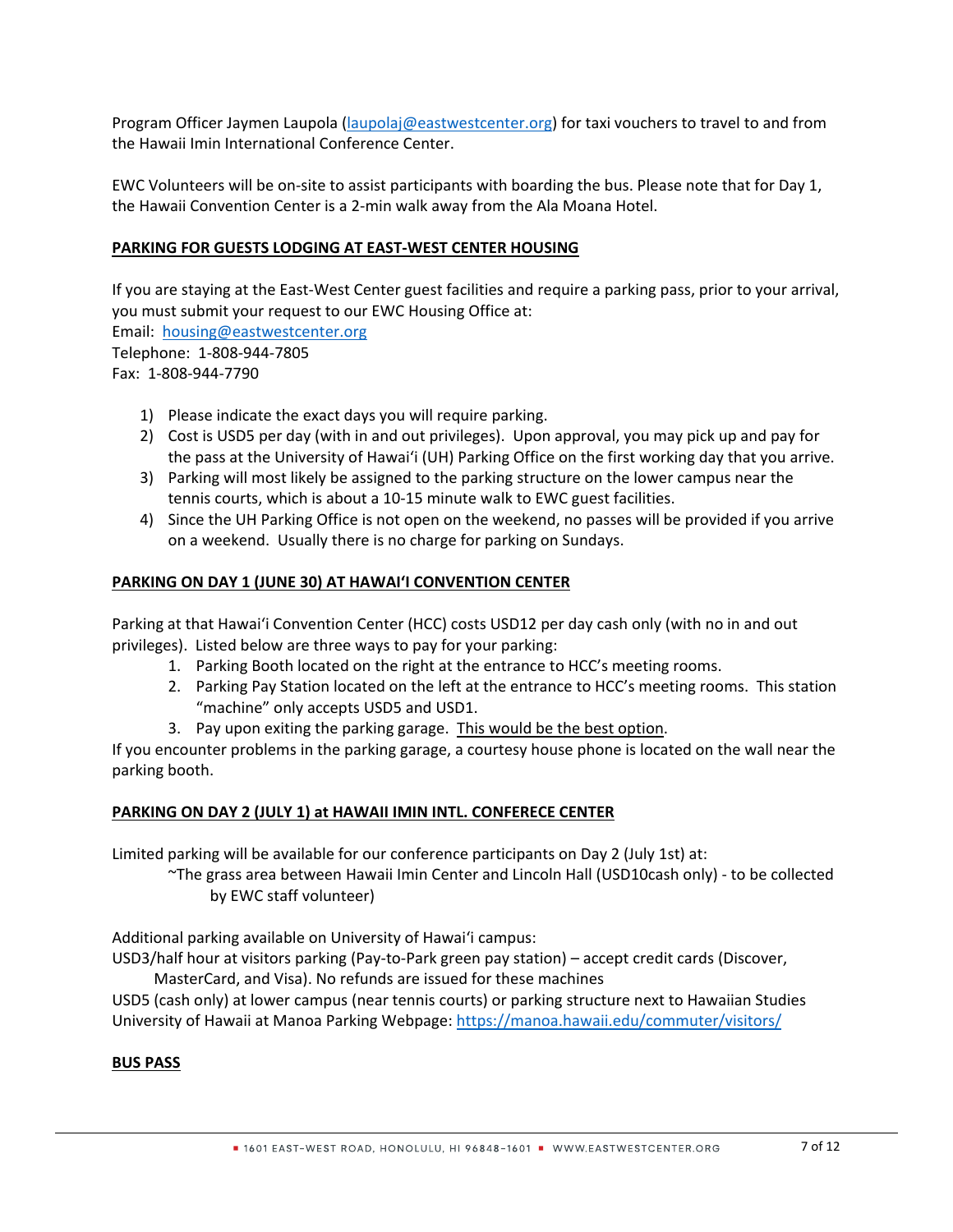A 4-day bus pass may be purchased at any ABC store in Waikiki at a cost of USD35. The pass must be used for 4 consecutive days of bus rides and gives you unlimited use to travel by bus anywhere on Oahu. The closest ABC stores are either in Waikiki or Ala Moana Shopping Center. If you do not purchase a pass, the bus fare is USD2.75/per ride. You must have exact change or you can purchase a reusable and refillable [HOLO card.](https://www.holocard.net/for-visitors/) HOLO cards are available at 200 stores across Oahu including ABC stores and 7-Eleven convenience stores.

TheBus Contact Information: Information Number: 1-808-848-5555 Website: [www.thebus.org](http://www.thebus.org/)

# **GRATUITIES (TIPPING)**

Gratuities or tipping for services such as for service received in a restaurant or to a taxi driver are common in the United States. The standard amount of a tip is usually 15%-20% of the service provided. In Hawai'i, tipping is not automatic, therefore you should always receive change for a bill that you have paid unless you gave the exact amount or unless you specified that the waitress or taxi driver should keep the change.

# **CONFERENCE ATTIRE**

The basic attire for the conference including the Opening Ceremony, Welcome Reception, and Closing Reception is Smart/Casual, which can include aloha attire. Women can wear dresses, blouses, skirts, covered shoes, sandals, trouser suits, blouse/trouser combinations, or their own cultural attire. Men can wear sport shirts, aloha shirts, and slacks with covered shoes or their own cultural attire. It is NOT appropriate to wear shorts, t-shirts or slippers/flip flops. Due to the warm weather, business suit with tie and lounge suit are NOT recommended.

# **WEATHER**

Average Honolulu temperatures are approximately 29 degrees Celsius or 85 degrees Fahrenheit during the day and about 27 degrees Celsius or 80 degrees Fahrenheit in the evening. Because the conference rooms are air conditioned, you may want to pack a sweater or light jacket. Also, it is always useful to pack a small umbrella.

For current weather report, please visit: <http://www.hawaiiweathertoday.com/oahu.php>

# **EAST-WEST CENTER CONTACTS**

If you have any questions regarding your participation, please feel free to contact the following individuals:

Jaymen Laupola, Senior Program Officer Phone: 1-808-944-7332 Email: [LaupolaJ@EastWestCenter.org](mailto:LaupolaJ@EastWestCenter.org)

Daralyn Yee, Alumni Assistant Phone: 1-808-944-7506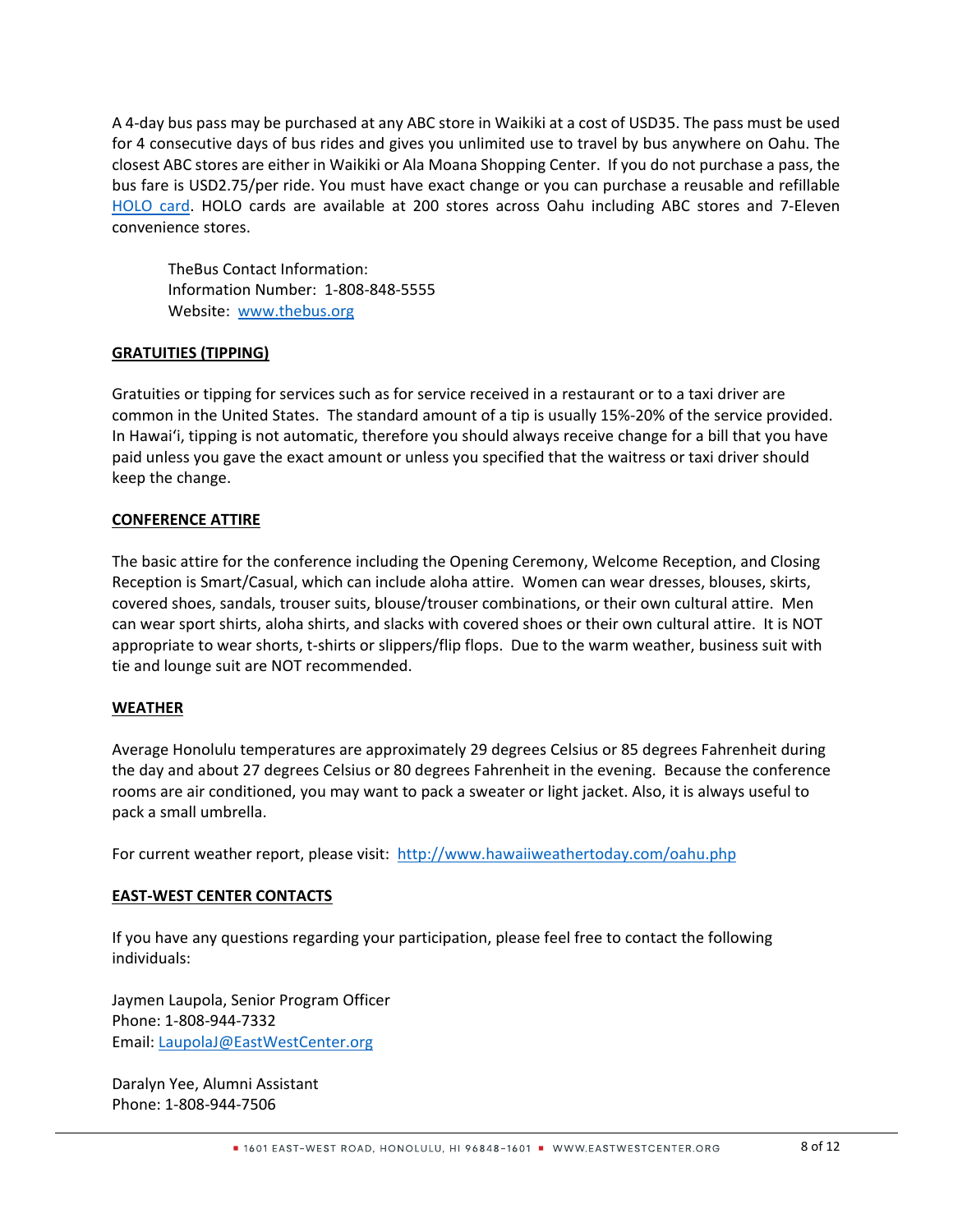# **Conference Schedule**

# **THURSDAY, JUNE 30**

All sessions on Day 1, June  $30<sup>th</sup>$  will be held at the Hawai'i Convention Center (HCC)

**9:00 AM – 9:30 AM Opening Ceremony Welcome Remarks and Roll Call of EWCA Chapter Delegates Annalisa Burgos** (Jefferson Fellow 2019), News Anchor and Reporter, Hawaii News Now

# **9:35 AM**

# **Keynote Speaker**

**Dr. Kurt Campbell** (East-West Seminars 1999, 2000, 2010) U.S. Deputy Assistant to the President, Coordinator for Indo-Pacific Affairs on the National Security Council (Washington DC, USA), (*invited*) Moderator: **Nirmal Ghosh** (East-West Seminars 2016), U.S. Bureau Chief, *The Straits Times* (Washington DC, USA) 

# **10:10 AM**

# **Keynote Speaker**

**Acting Under Secretary of State Liz Allen**, Public Diplomacy and Public Affairs, U.S. Department of State (Washington DC, USA)

Moderator: **Steve Herman** (East-West Seminars 2012, 2014), Chief National Correspondent, Voice of America (Washington DC, USA)

#### **10:40 AM – 10:55 AM Morning Break**

# **10:55 AM**

# **Plenary Program**

# *[Asia Matters for America:](https://asiamattersforamerica.org/) How and How Much? Facts, Polls, and Perspectives*

**[Dr. Satu Limaye](https://www.eastwestcenter.org/alumni/2022-ewcewca-international-conference-in-hawaii/speakers)** (Research Program 2005, East-West Seminars 2005), East-West Center Vice President and Director, East-West Center in Washington (Washington DC, USA) 

# **11:15 AM**

# **Plenary Speaker**

**Major General Chris McPhillips**, Director, Strategic Planning and Policy at U.S. Indo-Pacific Command (Camp Smith, Hawaiʻi, USA) 

# **11:30 AM**

# **Plenary Panel Senior Correspondents in the US-Indo-Pacific**

**Robert Delaney**, North America Bureau Chief, *South China Morning Post* (Washington DC, USA)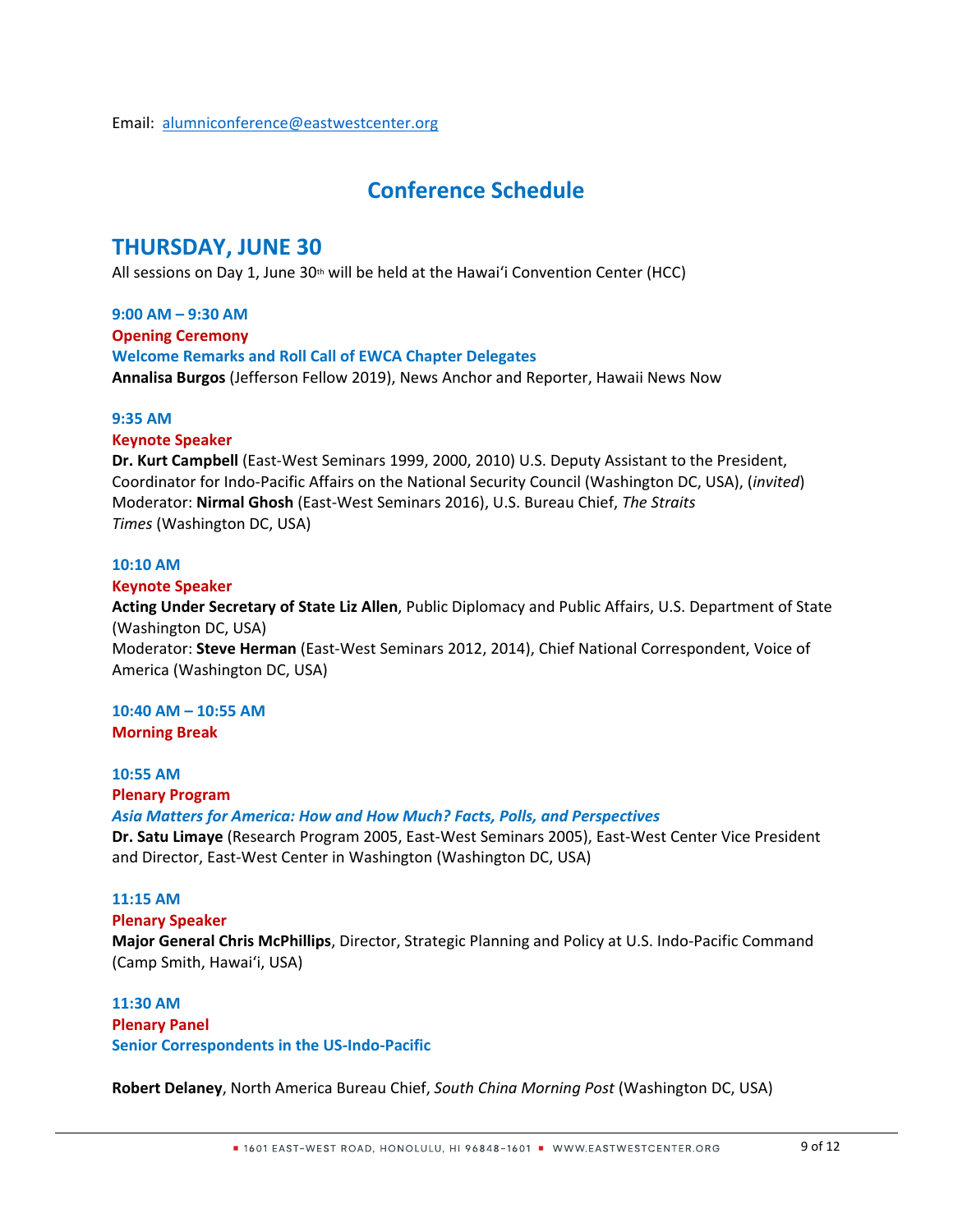**Nirmal Ghosh** (East-West Seminars 2016), U.S. Bureau Chief, *The Straits Times* (Washington DC, USA)

**Ann Hsieh**, Deputy Editor-in-Chief, *The Storm Media* (Taipei, Taiwan)

**Jungmin Lee** (East-West Seminars 2015), Washington DC Correspondent, Korean Broadcasting System (Washington DC, USA)

**Khuldune Shahid** (India-Pakistan Journalists Workshop 2020-2021), Pakistan Correspondent, *The Diplomat* (Lahore, Pakistan)

**Arfa Khanum Sherwani** (Journalism Program 2018), Senior Editor, *The Wire* (New Delhi, India)

Additional senior correspondents from the region (invited)*.*

Moderator: **Dr. Satu Limaye**, (Research Program 2005, East-West Seminars 2005), East-West Center Vice President and Director, East-West Center in Washington (Washington DC, USA) 

#### **12:30 PM – 1:55 PM Alumni Awards Presentation Luncheon**

#### **2:00 PM – 3:30 PM**

#### **EWC Strategic Priorities + Alumni Actions Breakout Sessions**

The purpose of this session is to catalyze alumni's intergenerational expertise and experience around the five strategic priorities of the newly released phase one of the EWC Strategic Plan, which will be provided to attendees before the session:

**Equip and Develop Leaders Partner with the Pacific Islands Foster Environmental Solutions Support Good Governance Convene Impactful Dialogues**

**3:30 PM – 3:45 PM Afternoon Break**

#### **3:45 PM – 4:30 PM**

#### **Cultural Workshops and EWC Strategic Priorities + Alumni Actions Share Back**

Choose one of three workshops offered or join for the share back of EWC Strategic Priorities + Alumni Action Breakout Sessions. Workshops are limited in space and will be on a first come, first served basis. Please make sure you arrive on time to the workshop you select. Workshops will not be repeated unless time allows.

**Workshop 1: Hula Lesson Workshop 2: Lei Wili (lei making) Workshop 3: Origami Folding**

#### **EWC Strategic Priorities + Alumni Actions Share Back**

#### **4:45 PM – 5:30 PM**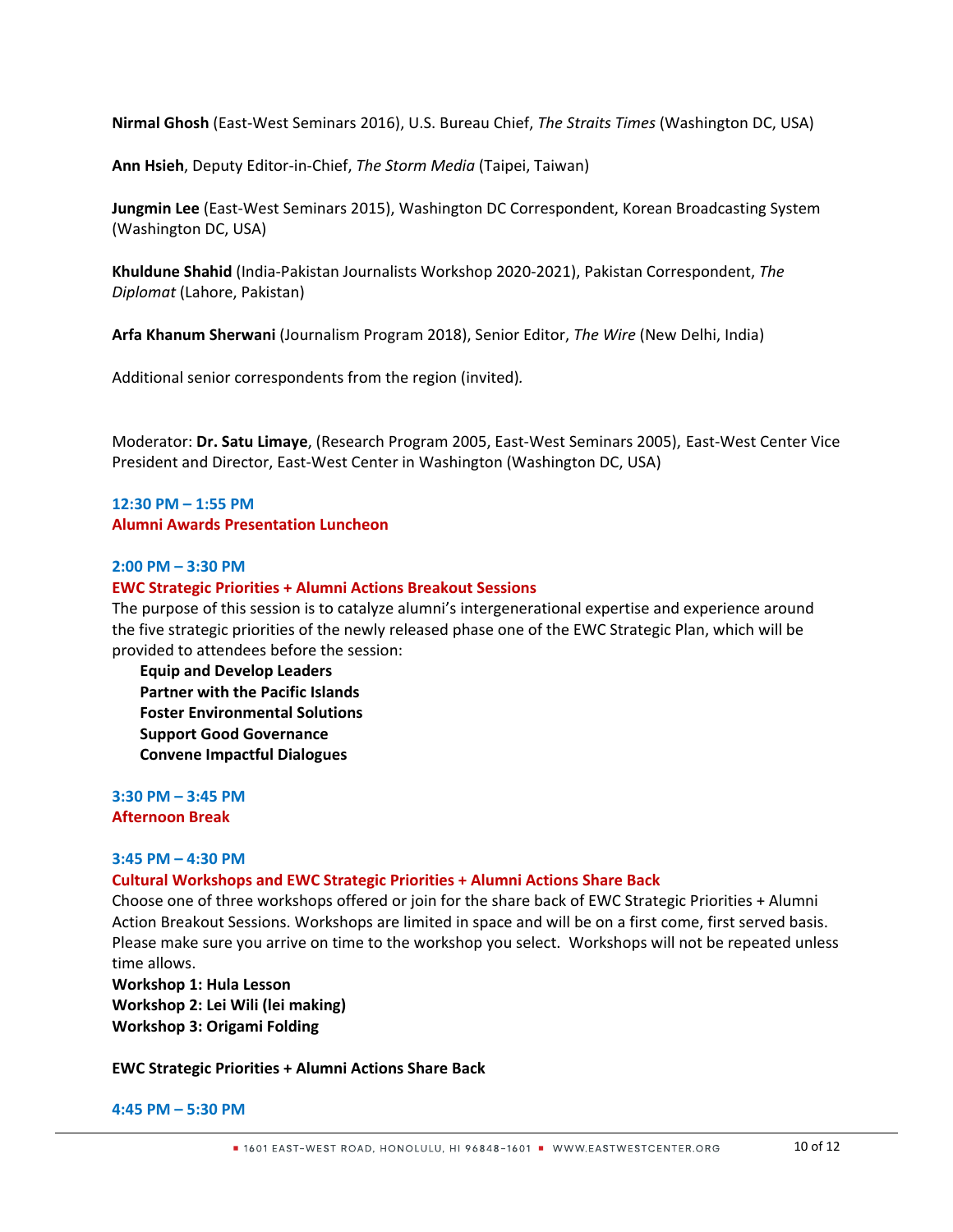#### **East-West Center Association (EWCA) Executive Board and Alumni Membership Meeting**

All participants are invited to attend

# **5:30 PM – 7:30 PM**

**Alumni Reception**

Welcome Remarks by EWC President Suzanne Vares-Lum Hula and musical performance by the Royal Hawaiian Band

# **FRIDAY, JULY 1**

All sessions on Day 2, July  $1<sup>st</sup>$  will be held at the East-West Center (EWC) Campus

# **8:00 AM – 1:00 PM Morning Tours**

# **Departs at 8:00 AM**

**Makai Tour** - Livable Hawaiʻi Kai Hui takes you to the iconic Ka Iwi Coast to hear the hard-earned success story of community-driven protection, co-led by EWC alumnus and long-time staff Phil Estermann.

#### **Departs at 9:00 AM**

**Mauka Tour** - Ka Papa Loʻi ʻo Kānewai taro patch experience with Alapaki Luke, EWC alumnus and Associate Professor and Kumu Hawaiian Studies at University of Hawaiʻi then tour the "Pacific Gathering" exhibition with EWC Arts Program staff.

#### **Departs at 9:00 AM**

**Mähele Revisited Tour** – Participatory reenactment of Oni vs Meek Trial at King Kamehameha V Judiciary History Center and discussion with judge presiding that day.

**1:00 PM – 2:00 PM Box Lunch**

**2:00 PM – 3:00 PM Plenary Panel Session Vulnerable Deltas in Southeast Asia: Climate Change, Water, Waste, and Socio-Economic Transformation** with EWC Research Program's Early Career Fellows, **Dr. Micah Fisher, Dr. Kevin Woods, Dr. Phanwin Yokying, and Dr. Ming Li Yong**

# **3:00 PM – 4:30 PM EWC Showcase and Talk Story**

Find and strengthen connection points and collaborations between alumni and staff by visiting interactive and informative program 'pods'. Collect stamps at pods by completing a fun task to fill your stamp card and enter your name in a prize drawing.

**Communication and External Relations Research Program Leadership Program**